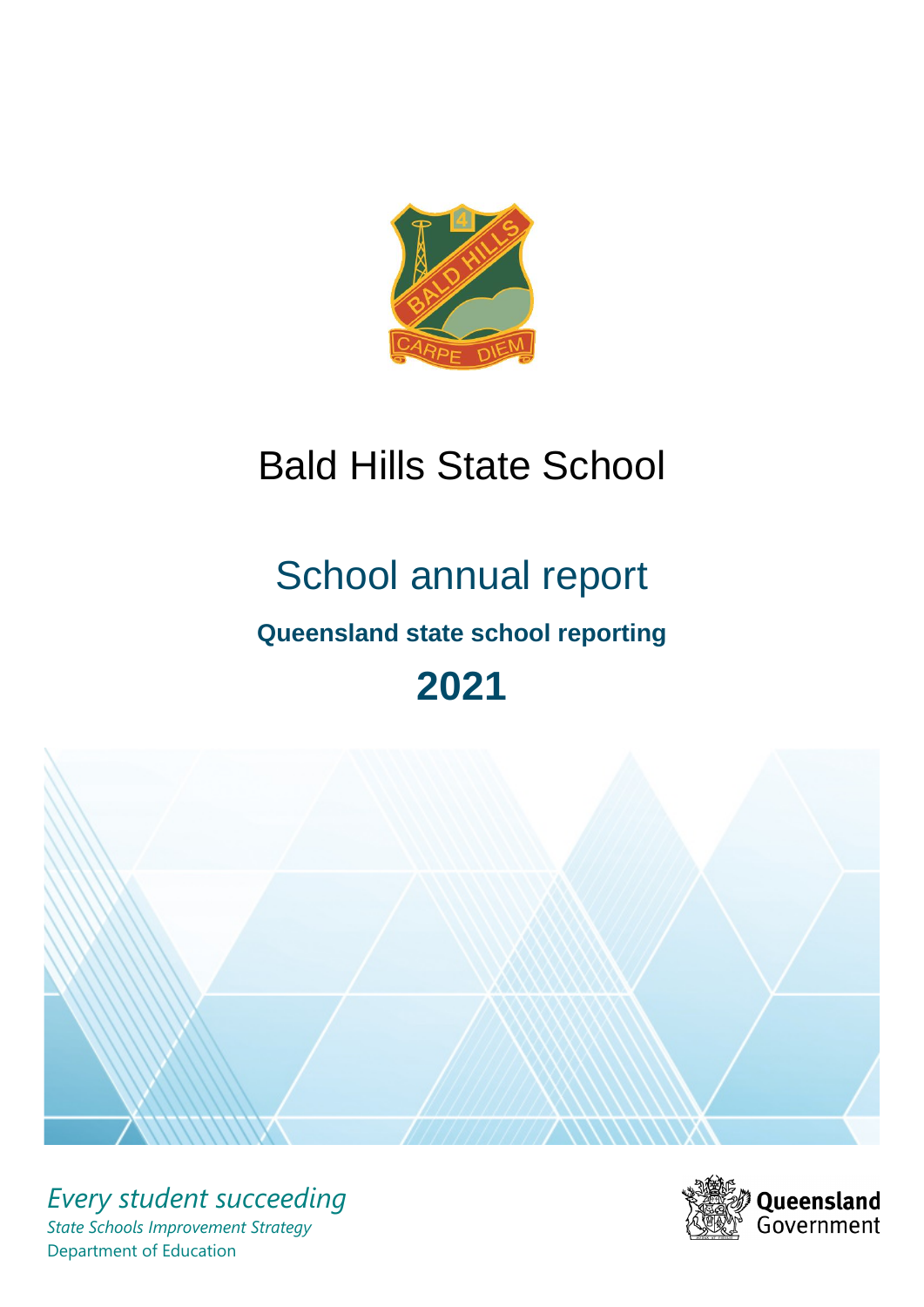**OFFICIAL – Public** Published as information source only. Public information used to create this report may not appear in this format in the public domain Please refer to disclaimer information.

#### **Contact details**

| <b>Postal Address</b> | PO Box 40 Bald Hills 4036      |
|-----------------------|--------------------------------|
| <b>Phone</b>          | $(07)$ 3869 5555               |
| Fax                   |                                |
| <b>Email</b>          | principal@baldhillss.eq.edu.au |
| Website               | https://baldhillss.eq.edu.au   |

#### **Disclaimer**

The materials presented in this report are distributed by the Department of Education (the department) as an information source only.

The information and data in this report is subject to change without notice.<br>The department makes no statements, representations, or warranties about the accuracy or completeness of, and you should not rely on, any informa report.

The department disclaim all responsibility and all liability (including without limitation, liability in negligence) for all expenses, losses, damages and costs you might incur as a result of the information in this report being inaccurate or incomplete in any way, and for any reason. Despite our best efforts, the department makes no warranties that the information in this report is free of infection by computer viruses or other contamination.

2021 School annual report Bald Hills State School 1 and 1 and 1 and 1 and 1 and 1 and 1 and 1 and 1 and 1 and 1 and 1 and 1 and 1 and 1 and 1 and 1 and 1 and 1 and 1 and 1 and 1 and 1 and 1 and 1 and 1 and 1 and 1 and 1 and 1 and 1 and 1 and 1 and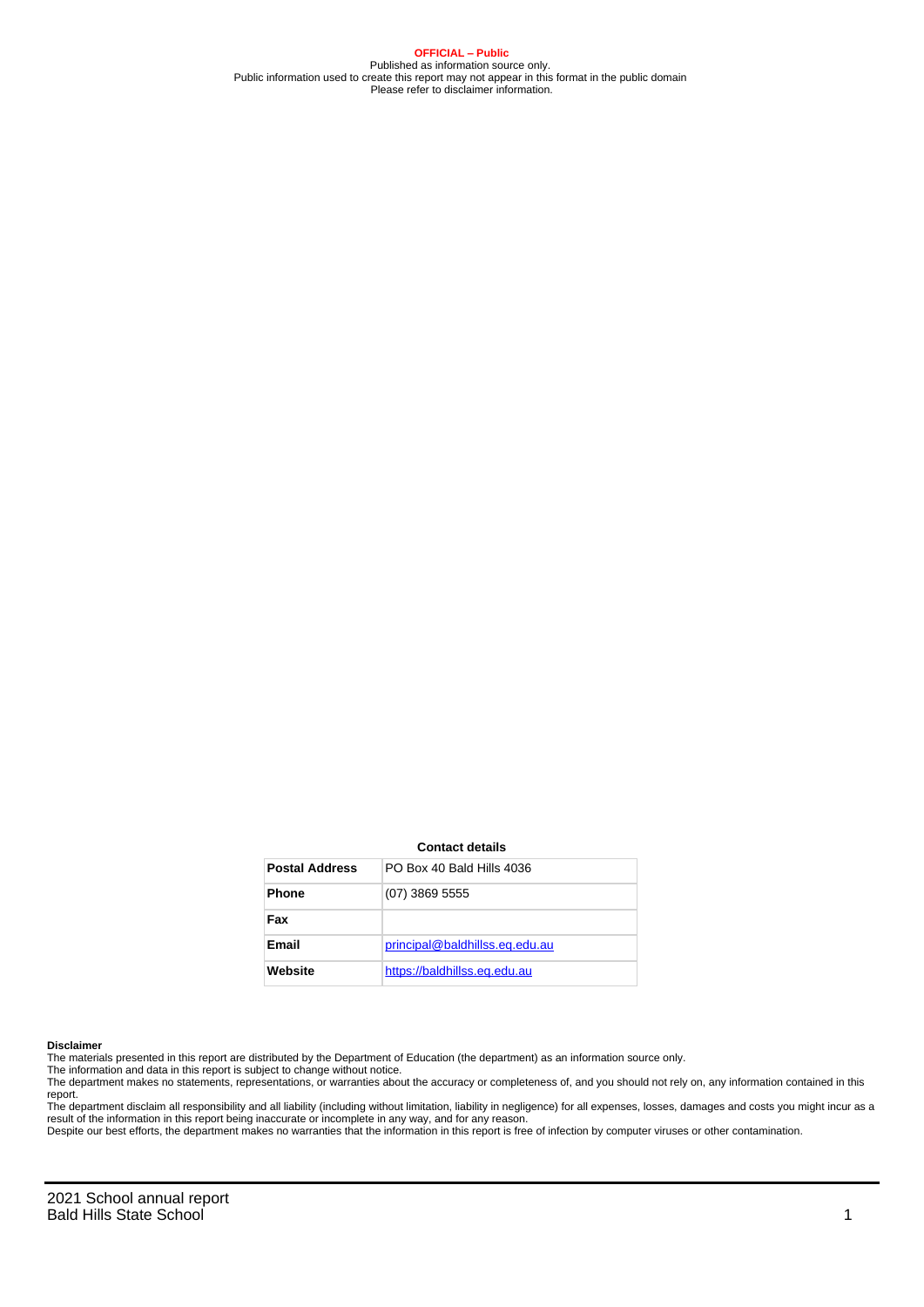| School context                   |                                                                                                                                                                                              |
|----------------------------------|----------------------------------------------------------------------------------------------------------------------------------------------------------------------------------------------|
| Coeducational or single sex      | Coeducational                                                                                                                                                                                |
| <b>Independent Public School</b> | No.                                                                                                                                                                                          |
| Year levels offered in 2021      | Prep Year - Year 6                                                                                                                                                                           |
| Webpages                         | Additional information about Queensland state schools is located on the:<br>My School website<br>Queensland Government data website<br>Queensland Government schools directory website.<br>٠ |

# **Characteristics of the student body**

### **Student enrolments**

#### **Table 1: Student enrolments by year level**

|                   |      | <b>February</b> |      |      | <b>August</b> |      |
|-------------------|------|-----------------|------|------|---------------|------|
| <b>Year Level</b> | 2019 | 2020            | 2021 | 2019 | 2020          | 2021 |
| <b>Prep Year</b>  | 102  | 85              | 76   | 99   | 84            | 76   |
| Year 1            | 79   | 102             | 88   | 83   | 103           | 86   |
| Year 2            | 98   | 79              | 104  | 98   | 83            | 104  |
| Year <sub>3</sub> | 78   | 100             | 84   | 80   | 98            | 82   |
| Year 4            | 86   | 80              | 97   | 86   | 81            | 95   |
| Year 5            | 93   | 87              | 85   | 99   | 87            | 84   |
| Year <sub>6</sub> | 88   | 97              | 91   | 90   | 100           | 88   |
| <b>Total</b>      | 624  | 630             | 625  | 635  | 636           | 615  |

Notes

1. Student counts include headcount of all full- and part-time students at the school.

## **Average class sizes**

#### **Table 2: Average class size information for each phase of schooling**

| <b>Year Levels</b> | 2019 | 2020 | 2021 |
|--------------------|------|------|------|
| Prep – Year 3      | 24   | 23   | 23   |
| Year 4 – Year 6    | 28   | クフ   | 25   |

Notes

1. Classes are measured against the target of 25 students per teacher in Prep to Year 3 and Years 11 to 12, and target of 28 students per teacher in Years 4 to 10. Where composite classes exist across cohorts (e.g. Year 3/4) the class size targets would be the lower cohort target.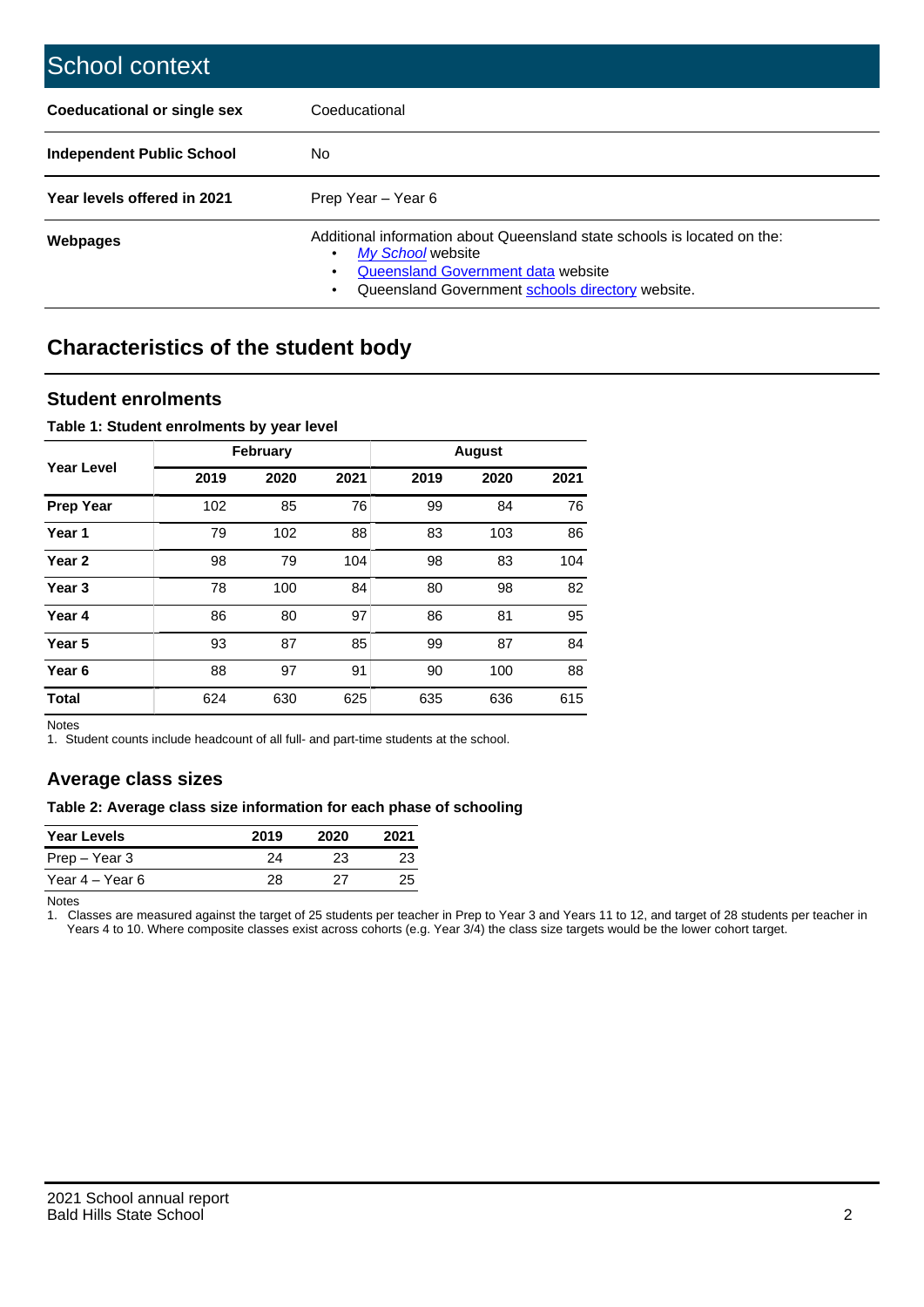## **Respectful relationships education**

To support students' learning, health and wellbeing all state schools are required to implement respectful relationships education through the Prep to Year 10 Australian Curriculum: Health and Physical Education and/or through school pastoral care programs across Prep to Year 12.

### **Parent, student and staff satisfaction**

Tables 3–5 show selected items from the Parent/Caregiver, Student and Staff School Opinion Surveys. In response to the COVID-19 health emergency, the annual school opinion surveys of students, teachers and staff were not administered in 2020. A new time series started in 2021 and data from this collection is not considered directly comparable with earlier collections due to significant methodology changes.

For state level information go to the **[School Opinion Survey](https://qed.qld.gov.au/publications/reports/statistics/schooling/schools/schoolopinionsurvey) webpage**.

#### **Table 3: Parent/Caregiver Survey**

| Percentage of parents/caregivers who agree <sup>1</sup> that:                                               | 2019   | 2020 | 2021  |
|-------------------------------------------------------------------------------------------------------------|--------|------|-------|
| This is a good school.                                                                                      | 96.9%  |      | 97.3% |
| My child likes being at this school. <sup>2</sup>                                                           | 98.0%  |      | 92.9% |
| My child feels safe at this school. <sup>2</sup>                                                            | 99.0%  |      | 93.9% |
| My child's learning needs are being met at this school. <sup>2</sup>                                        | 98.0%  |      | 92.7% |
| My child is making good progress at this school. <sup>2</sup>                                               | 99.0%  |      | 96.4% |
| Teachers at this school expect my child to do his or her best. <sup>2</sup>                                 | 100.0% |      | 98.2% |
| Teachers at this school provide my child with useful feedback about his or her school<br>work. <sup>2</sup> | 98.0%  |      | 92.6% |
| Teachers at this school motivate my child to learn. <sup>2</sup>                                            | 98.0%  |      | 96.4% |
| Teachers at this school treat students fairly. <sup>2</sup>                                                 | 94.8%  |      | 93.9% |
| I can talk to my child's teachers about my concerns. <sup>2</sup>                                           | 98.0%  |      | 95.6% |
| This school works with me to support my child's learning. <sup>2</sup>                                      | 99.0%  |      | 93.9% |
| This school takes parents' opinions seriously. <sup>2</sup>                                                 | 91.6%  |      | 90.1% |
| Student behaviour is well managed at this school. <sup>2</sup>                                              | 90.8%  |      | 94.7% |
| This school looks for ways to improve. <sup>2</sup>                                                         | 93.6%  |      | 94.5% |
| This school is well maintained. <sup>2</sup>                                                                | 100.0% |      | 97.3% |

Notes

1. Agree represents the percentage of respondents who Somewhat Agree, Agree or Strongly Agree with the statement.

2. Nationally agreed parents/caregiver items.

3. DW = Data withheld to ensure confidentiality.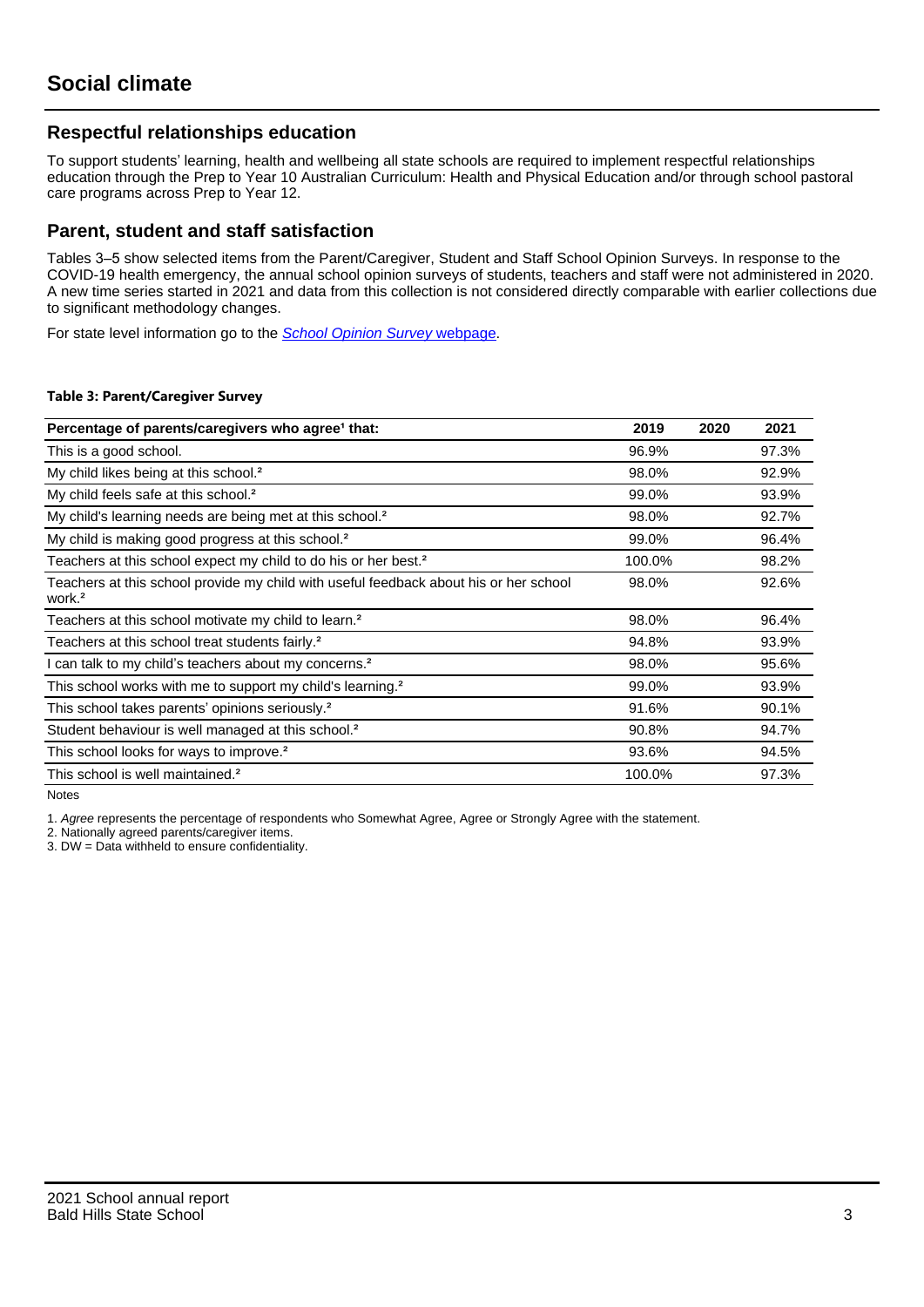#### **Table 4: Student Survey**

| Percentage of students who agree <sup>1</sup> that:                            | 2019   | 2020 | 2021  |
|--------------------------------------------------------------------------------|--------|------|-------|
| I like being at my school. <sup>2</sup>                                        | 91.9%  |      | 87.3% |
| I feel safe at my school. <sup>2</sup>                                         | 96.7%  |      | 88.5% |
| My teachers motivate me to learn. <sup>2</sup>                                 | 96.7%  |      | 92.3% |
| My teachers expect me to do my best. <sup>2</sup>                              | 100.0% |      | 96.1% |
| My teachers provide me with useful feedback about my school work. <sup>2</sup> | 92.7%  |      | 89.7% |
| Teachers at my school treat students fairly. <sup>2</sup>                      | 96.0%  |      | 91.6% |
| I can talk to my teachers about my concerns. <sup>2</sup>                      | 88.3%  |      | 83.1% |
| My school takes students' opinions seriously. <sup>2</sup>                     | 90.1%  |      | 89.5% |
| Student behaviour is well managed at my school. <sup>2</sup>                   | 84.4%  |      | 87.6% |
| My school looks for ways to improve. <sup>2</sup>                              | 95.8%  |      | 94.8% |
| My school is well maintained. <sup>2</sup>                                     | 94.4%  |      | 92.9% |
| My school gives me opportunities to do interesting things. <sup>2</sup>        | 93.5%  |      | 90.3% |

Notes

1. Agree represents the percentage of respondents who Somewhat Agree, Agree or Strongly Agree with the statement.

2. Nationally agreed student items.

3. DW = Data withheld to ensure confidentiality.

#### **Table 5: Staff Survey**

| Percentage of staff who agree <sup>1</sup> that:                                                            | 2019   | 2020 | 2021   |
|-------------------------------------------------------------------------------------------------------------|--------|------|--------|
| I feel confident embedding Aboriginal and Torres Strait Islander perspectives across the<br>learning areas. | 96.4%  |      | 96.2%  |
| I enjoy working at this school. <sup>2</sup>                                                                | 100.0% |      | 100.0% |
| I feel this school is a safe place in which to work. <sup>2</sup>                                           | 100.0% |      | 94.9%  |
| I receive useful feedback about my work at this school. <sup>2</sup>                                        | 97.7%  |      | 94.7%  |
| Students are encouraged to do their best at this school. <sup>2</sup>                                       | 100.0% |      | 100.0% |
| Students are treated fairly at this school. <sup>2</sup>                                                    | 100.0% |      | 94.9%  |
| Student behaviour is well managed at this school. <sup>2</sup>                                              | 100.0% |      | 92.3%  |
| Staff are well supported at this school. <sup>2</sup>                                                       | 100.0% |      | 97.4%  |
| This school takes staff opinions seriously. <sup>2</sup>                                                    | 95.3%  |      | 94.9%  |
| This school looks for ways to improve. <sup>2</sup>                                                         | 100.0% |      | 100.0% |
| This school is well maintained. <sup>2</sup>                                                                | 100.0% |      | 100.0% |
| This school gives me opportunities to do interesting things. <sup>2</sup>                                   | 93.2%  |      | 94.6%  |

Notes

1. Agree represents the percentage of respondents who Somewhat Agree, Agree or Strongly Agree with the statement.

2. Nationally agreed staff items.

3. DW = Data withheld to ensure confidentiality.

## **Description of how this school manages non-attendance**

Queensland state schools manage non-attendance in line with the Queensland Department of Education procedures: [Managing Student Absences and Enforcing Enrolment and Attendance at State Schools](https://ppr.qed.qld.gov.au/pp/managing-student-absences-and-enforcing-enrolment-and-attendance-at-state-schools-procedure); and [Roll Marking in State Schools,](https://ppr.qed.qld.gov.au/pp/roll-marking-in-state-schools-procedure) which outline processes for managing and recording student attendance and absenteeism.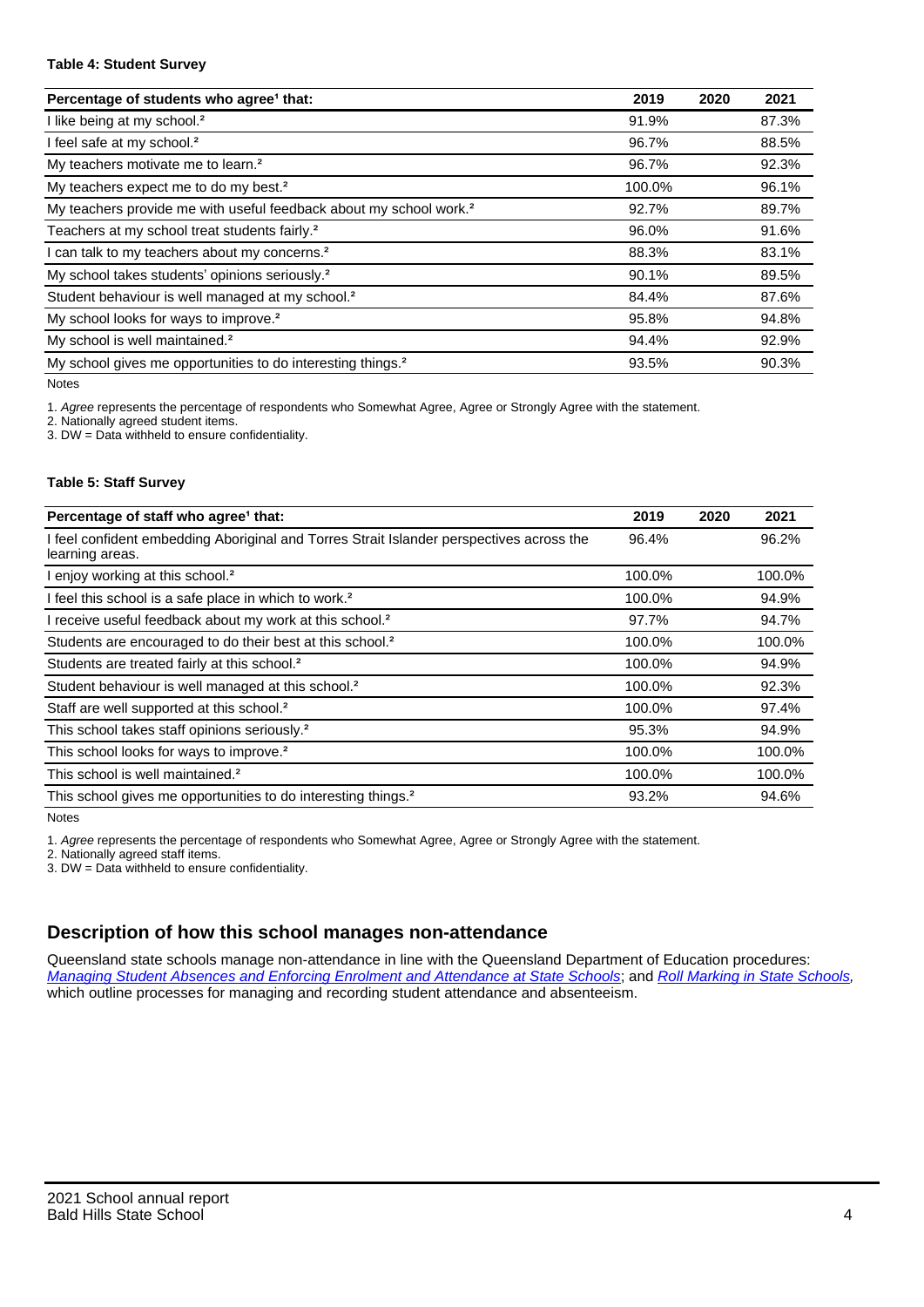## **School disciplinary absences**

#### **Table 6: Count of school disciplinary absences at this school**

| Type of school disciplinary absence | 2019 | 2020 | 2021 |
|-------------------------------------|------|------|------|
| Short suspension                    |      |      | 9    |
| Long suspension                     |      |      |      |
| Exclusion                           |      |      |      |
| Total                               |      |      | 9    |

Notes

1. School disciplinary absence (SDA) data is a total of short suspensions (1–10 days), long suspensions (11–20 days), exclusions and cancellations. 2. The number of SDAs is not the number of students who received an SDA as one student may be suspended several times in a school year. Each time a student is suspended it is recorded as an additional SDA. The data does not reflect the outcomes of appeal decisions.

3. 2020 data was impacted by the COVID-19 health emergency. There were significantly fewer SDAs during the home-based learning period (the first five weeks of Term 2) compared to other years.

# **School funding**

## **School income broken down by funding source**

School income, reported by financial year accounting cycle using standardised national methodologies and broken down by funding source is available via the  $My$  School website.

#### **How to access our income details**

- 1. Click on the My School link <http://www.myschool.edu.au/>.
- 2. Enter the school name or suburb of the school you wish to search.

|  | Search by school name or suburb |  | <b>School sector</b> |  | $\sim$ and $\sim$ represents the set of $\sim$ | <b>State</b> |  |  |  |
|--|---------------------------------|--|----------------------|--|------------------------------------------------|--------------|--|--|--|
|--|---------------------------------|--|----------------------|--|------------------------------------------------|--------------|--|--|--|

3. Click on View School Profile to access the school's profile.



4. Click on Finances and select the appropriate year to view school financial information.

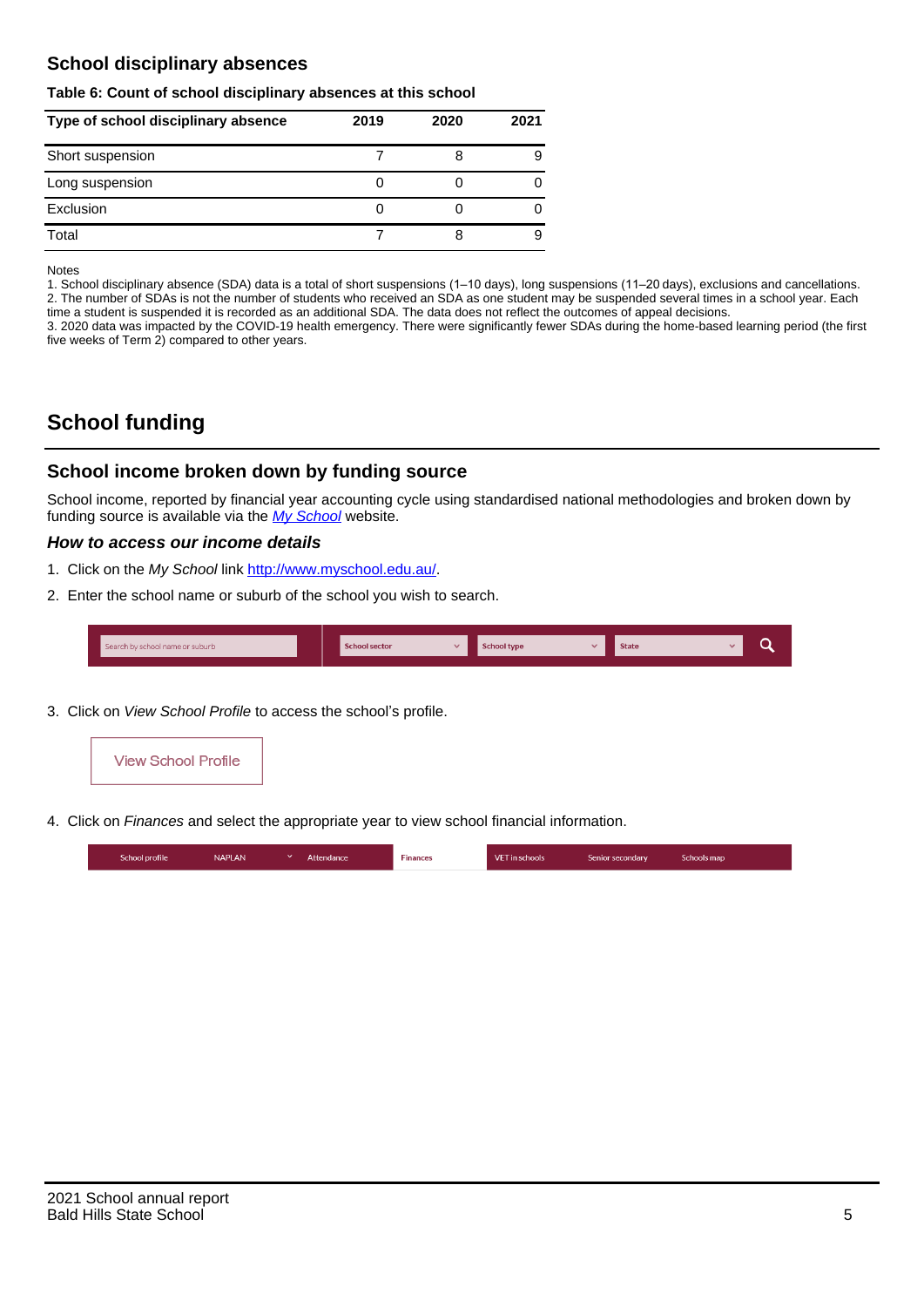# **Teacher standards and qualifications**

The Teacher registration eligibility requirements: Policy (p.1) states:

To be eligible for registration, a person must satisfy the Queensland College of Teachers (QCT) that they meet requirements regarding qualification and experience, or have otherwise met the requirements of the Australian Professional Standards for Teachers (APST). A person must also satisfy the QCT that they are suitable to teach and meet English language proficiency requirements. All these requirements are specified in the Act and the Education (Queensland College of Teachers) Regulation 2005 (the Regulation).

The qualifications required for teacher registration are successful completion of either -

- (a) a four-year initial teacher education program including teacher education studies of at least one year (e.g. a Bachelor of Education, or a double Bachelor degree in Science and Teaching) or
- (b) a one-year graduate initial teacher education program following a degree (e.g. a one-year Graduate Diploma of Education (Secondary) after a three-year Bachelor degree) or
- (c) another course of teacher education that the QCT is reasonably satisfied is the equivalent of (a) or (b). These are considered on a case-by-case basis.

For more information, please refer to the following link:

• <https://www.qct.edu.au/registration/qualifications>

# **Workforce composition**

## **Staff composition, including Indigenous staff**

#### **Table 7: Workforce composition for this school**

|                    | <b>Teaching staff</b> |      |      | Non-teaching staff |      |                 | Indigenous staff |      |      |  |
|--------------------|-----------------------|------|------|--------------------|------|-----------------|------------------|------|------|--|
| <b>Description</b> | 2019                  | 2020 | 2021 | 2019               | 2020 | 2021            | 2019             | 2020 | 2021 |  |
| Headcount          | 41                    | 44   | 42   | 33                 | 30   | 32              | <5               | <5   |      |  |
| <b>FTF</b>         | 39                    | 40   | 39   | 19                 | 18   | 20 <sub>1</sub> | <5               | ה>   |      |  |

Notes

1. Teaching staff includes school leaders.

2. Indigenous refers to Aboriginal and Torres Strait Islander people of Australia.

3. FTE = full-time equivalent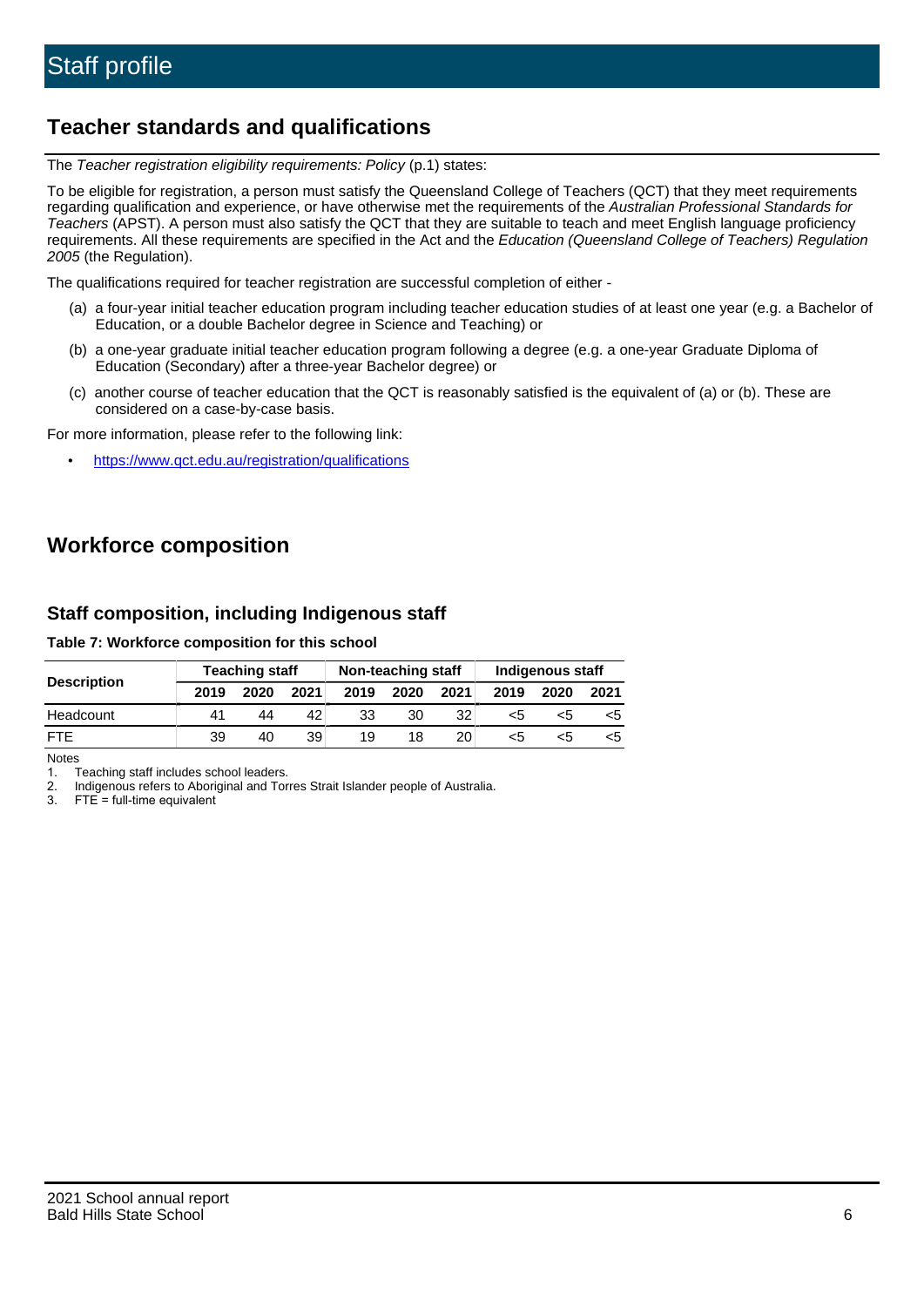# **Key student outcomes**

## **Student attendance**

Tables 8–9 show attendance rates at this school as percentages. In 2020, the COVID-19 health emergency affected student attendance in Queensland Government schools. Comparisons between 2020 and other years' attendance data should not be made.

#### **Table 8: Overall student attendance at this school**

| <b>Description</b>                                  | 2019 | 2020 | 2021 |
|-----------------------------------------------------|------|------|------|
| Overall attendance rate for students at this school | 93%  | 92%  | 92%  |

Notes

1. The attendance rate is the full- and part-time days attended as a percentage of enrolled school days.

2. Full-time students only.

#### **Table 9: Student attendance rates for each year level at this school**

| <b>Year Level</b> | 2019 | 2020 | 2021 |
|-------------------|------|------|------|
| Prep Year         | 93%  | 92%  | 91%  |
| Year <sub>1</sub> | 91%  | 93%  | 93%  |
| Year 2            | 94%  | 92%  | 93%  |
| Year 3            | 94%  | 93%  | 92%  |
| Year 4            | 93%  | 92%  | 93%  |
| Year 5            | 93%  | 92%  | 92%  |
| Year <sub>6</sub> | 91%  | 92%  | 91%  |

Notes

1. The attendance rate is the full- and part-time days attended as a percentage of enrolled school days.

2. Full-time students only.

3. DW = Data withheld to ensure confidentiality